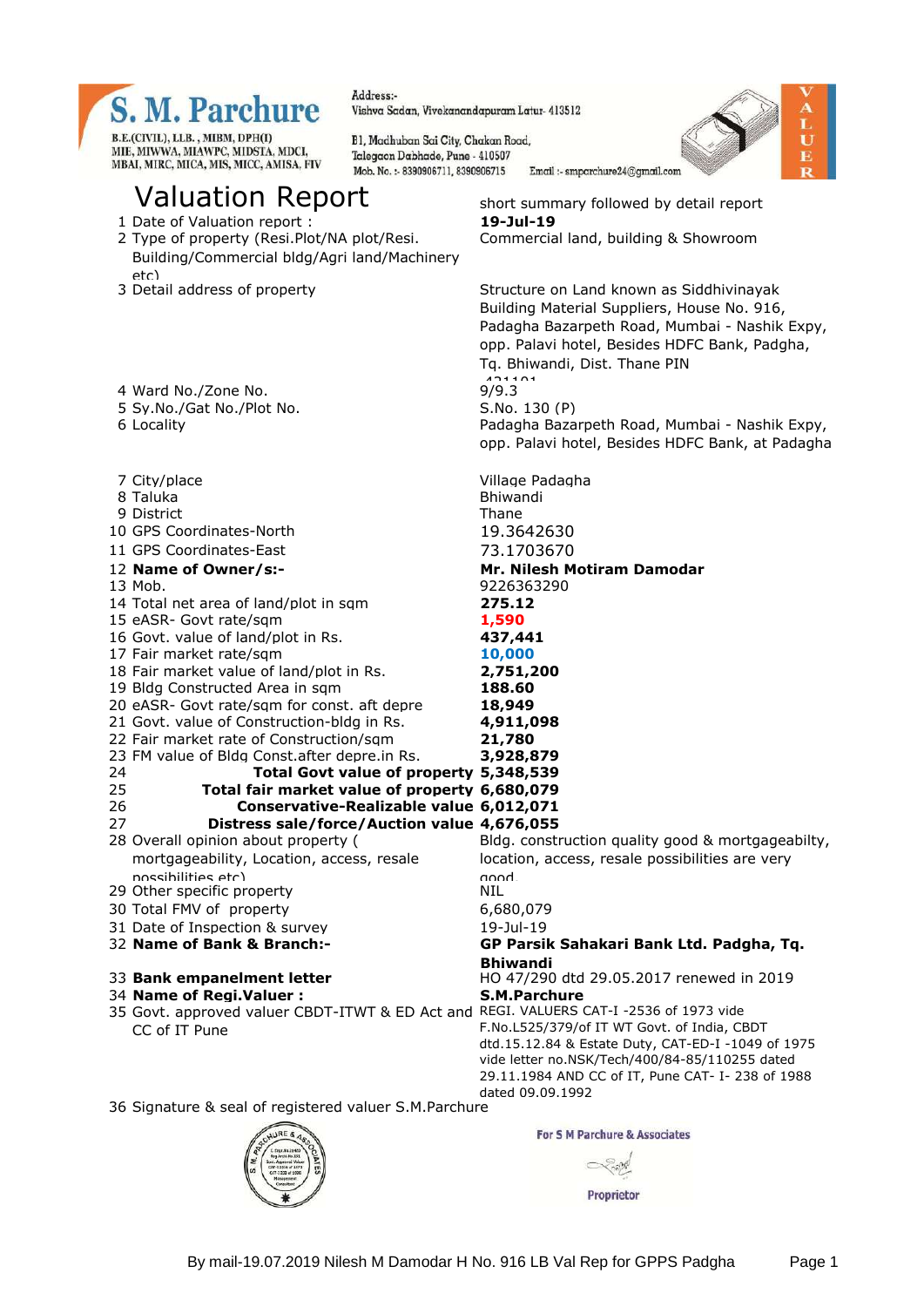### **37 General :**

38 Purpose for which valuation is made Valuation for Bank Loan purpose-**Loan Against** 

39 Date as on which valuation is made 40 Name of Owner/s:- Mr. Nilesh Motiram Damodar

41 Name of Bank & Branch:- GP Parsik Sahakari Bank Ltd. Padgha, Tq.

42 Detail address of property Structure on Land known as Siddhivinayak

43 Ward No./Zone No. 9/9.3 44 Sy.No./Gat No./Plot No. S.No. 130 (P)

48 Taluka **Bhiwandi** 49 District Thane

### **51 Land :**

52 Latitude North 19.3642630

53 Longitude East 73.1703670

54 Is the property is under joint ownership, or coownership,share of each such owner, shares in ownershin<br>55 Property Documents

56 7-12 & 8A extracts seen

57 Property card Need to verify

59 Whether in Metrocity/ MC/Muni/GP/Rural area GP area

60 N.A./Aakhiv Patrika/ CTS record seen 61 The property situated in Village Padgha 62 Road & frontage / Corner plot etc 25feet wide road

### 64 **4 Boundaries of Land & Building**

69 Level of plot/land Even

- 70 Shape of plot/land Rectangular
- 71 Land ceiling restrictions if any M.A
- 72 Other difficulties if any(Earthquake/ Flood/ Threat to property)
- 73 Classification of locality-<br>
Middle class

74 Means and proximity to surface communications Rikshaws, bus, etc are available within 100m

76 **E/W ft** NA 77 **S/N ft** NA

Talk. Bhiwandi, Dist. Thane- 45 Locality Padgha Bazarpeth Road, Mumbai - Nashik

Building Material Suppliers, House No. 916, Padgha Bazarpeth Road, Mumbai - Nashik Expy, opp. palvi hotel, Besides HDFC Bank, Padgha,

Expy, opp. palvi hotel, Besides HDFC Bank, 46 Proximity All civic amenities available nearby 47 City/place Village Padgha 50 Recital I have inspected above property belonging to owner for purpose of giving valuation certificate

Single Ownership

**Property**

Bhiwandi

Index II & Schedule Property regn BVD2-02112-2003 58 Index II sheet Index II & Schedule Property regn BVD2- 02112-2003

63 Nearest landmark Padagha Bazarpeth Road, Mumbai - Nashik Expy, opp. Palavi hotel, Besides HDFC Bank, at Padagha

 **North** open Land **East** property of Nilesh Damodar **West** property of Milind Damodar **South** Bhiwandi Road N.A.

75 Development around Good development around, Bus stop nearby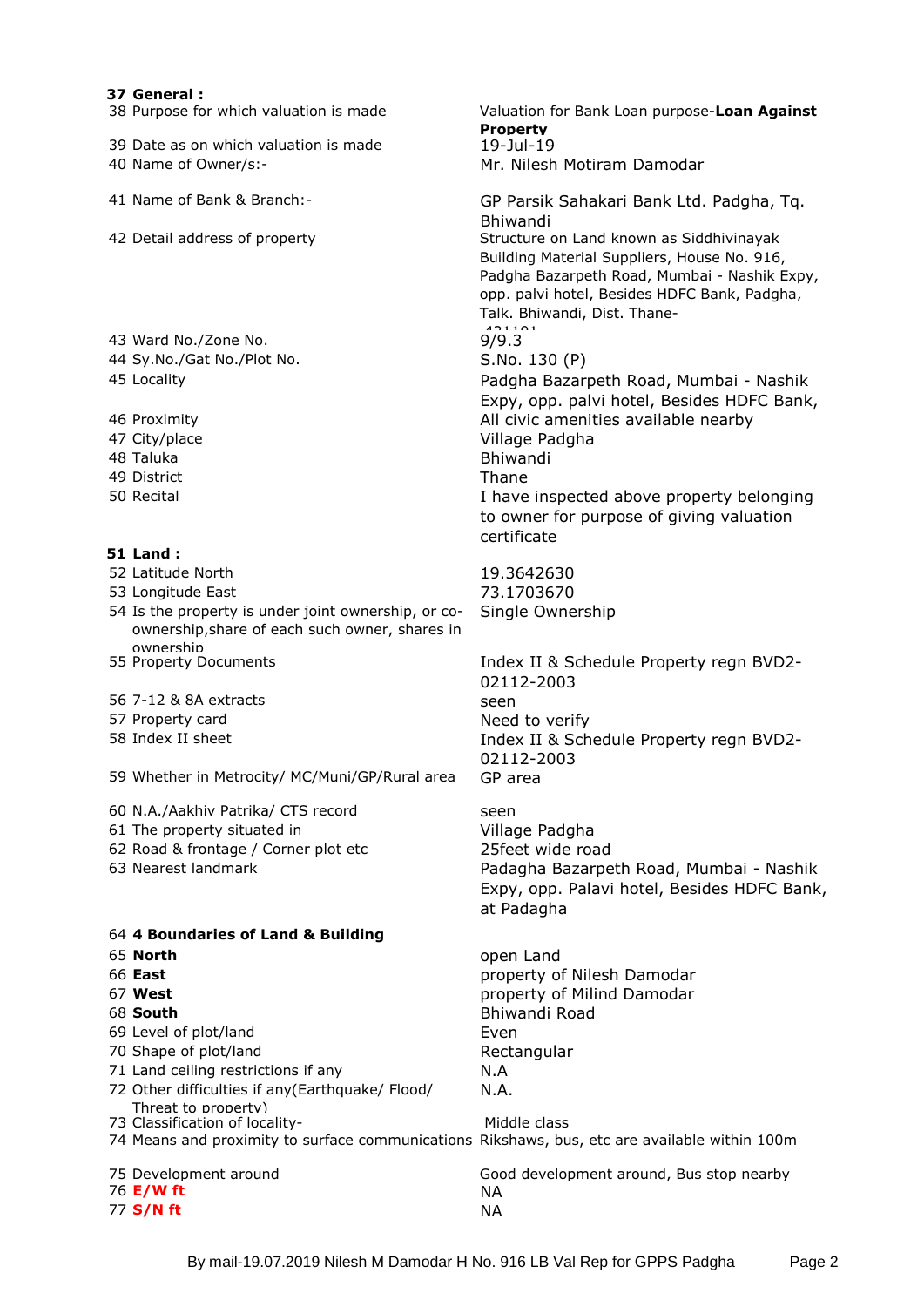| 78 Area sqft                                         | 4734.40                                        |
|------------------------------------------------------|------------------------------------------------|
| 79 Area sqm                                          | 440.00                                         |
| 80 Net area of plot at GF                            | 275.12                                         |
| 81 It is free-hold or lease-hold                     | Free hold                                      |
| 82 Dates of commencement/ termination of lease       | N.A.                                           |
| & terms of renewal & other details                   |                                                |
| 83 Is there any restrictive covenant                 | No                                             |
| 84 Are there any agreements of easement? If so,      | No                                             |
|                                                      |                                                |
| attach copies<br>85 Does the land fall in TP/DP area |                                                |
|                                                      | N.A.                                           |
| 86 Contribution to CTS or applicable taxes           | Not produced to me                             |
| 87 Has the whole or part of the land notified for    | No                                             |
| acquisition by Goyt, etc                             |                                                |
| 88 Attach a dimensioned Site Plan                    | seen                                           |
| 89 Land rate                                         | N.A.                                           |
| 90 Give sale instances -name-adr-regn.no.-date-      | Please see data attached regarding eASR & Fair |
| area-sale price-rate as on cur. Date or av.          | market rate                                    |
| Market rate                                          |                                                |
| 91 Original cost of property-Purchase value          | 400,000                                        |
| 92 Land rate as per registree documents per sqm      | N.A.                                           |
|                                                      |                                                |
| 93 Current Govt. approved rate per sqm for land-     | 1,590                                          |
| Please see <b>eASR-Land</b> sheet attached h/w       |                                                |
|                                                      |                                                |
| 94 Current Govt. value of land                       | 437,441                                        |
| 95 Market rate per sqm                               | 10,000                                         |
| 96 Land rate considered in this valution per sqm     | 10,000                                         |
|                                                      |                                                |
| 97 Fair market Land value                            | 2,751,200                                      |
| 98 Ratio for Reasonable Fair market appreciation     | N.A.                                           |
| due to spl advantages                                |                                                |
| 99 Reasonable Fair market considering                | 2,751,200                                      |
| appreciation                                         |                                                |
| 100 Ratio for Reasonable Fair market reduction due   | N.A.                                           |
| to spl disadvantages                                 |                                                |
| 101 Reasonable Fair market considering reduction     | 2,751,200                                      |
|                                                      |                                                |
| 102 Realisable value of land                         | 2,476,080                                      |
| 103 Distress sale/force/Auction value                | 1,925,840                                      |
| 104 Reasonable Fair market value of land             | 2,751,200                                      |
| 105 Improvements/building:                           |                                                |
| 106 Building permission                              | Grampanchayat Padgha Tharav No.57/16           |
|                                                      | dt.19.11.2006                                  |
| 107 Sanctioned plan copy                             | Grampanchayat Padgha Tharav No.57/16           |
|                                                      |                                                |
|                                                      | dt.19.11.2006                                  |
| 108 Commencement Certificate                         | Grampanchayat Padgha Tharav No.57/16           |
|                                                      | dt.19.11.2006                                  |
| 109 Occupancy certificate                            | Not produced to me                             |
| 110 No. of floor                                     | Ground+ 1, Single                              |
| 111 Height of each floor in mtr                      | 3.0 <sub>m</sub>                               |
| 112 No. of Rooms                                     | 1showroom+3Godown                              |
|                                                      |                                                |
| 113 Type of structure / Building                     | R.C.C. Frame                                   |
| 114 Foundation                                       | R.C.C. Footing                                 |
| 115 Walls                                            | <b>Brick Walls</b>                             |
| 116 Plaster                                          | Cement Plaster                                 |
| 117 Openings                                         | MS rolling shutter and MS gate etc             |
|                                                      |                                                |
| 118 Flooring                                         | Vitrified Tiles Flooring, cement Coba          |
|                                                      |                                                |
| 119 Roofing                                          | AC sheets Roofing                              |
| 120 Coloring                                         | OBD Paint & Oil paint                          |
|                                                      |                                                |
|                                                      |                                                |
| 121 WS, Sani, Ele., Lift etc                         | Std WS Sani 1nos                               |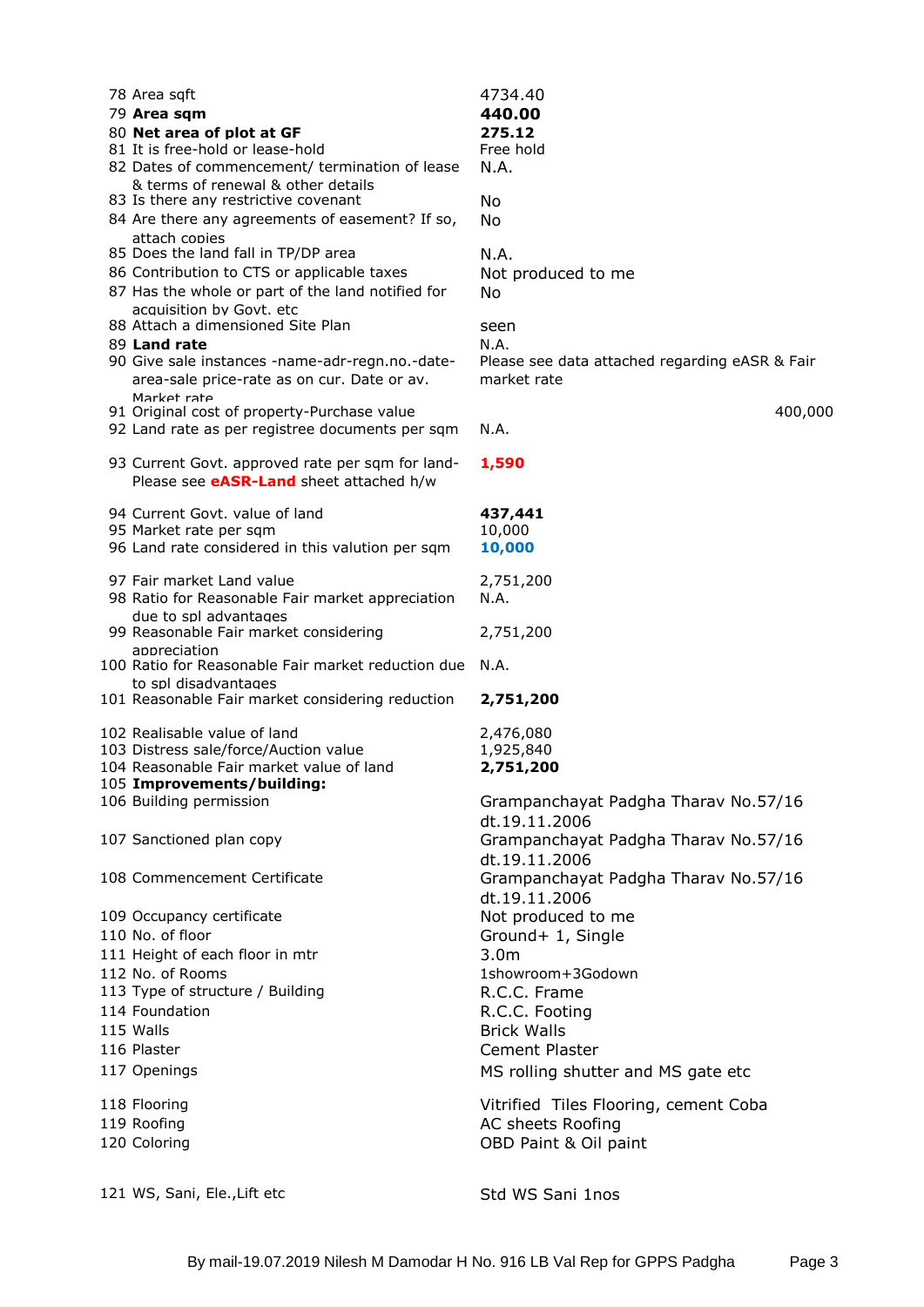| 122 Furniture & fixtures                                                                      | N.A.                    |
|-----------------------------------------------------------------------------------------------|-------------------------|
| 123 Decorative items                                                                          | N.A.                    |
| 124 Class of fitings                                                                          | Good                    |
| 125 Compound wall                                                                             | Yes                     |
|                                                                                               |                         |
| 126 Underground sumps-capacity etc                                                            | Yes                     |
| 127 Overhead tank.                                                                            | Yes                     |
| 128 Pumps-No. and HP                                                                          | Yes                     |
| 129 Roads & pavings within compound                                                           | yes but partly provided |
| 130 Sewage disposal                                                                           | Yes                     |
| 131 Rain harvesting                                                                           | No                      |
| 132 Ele. bill p.m.                                                                            | yes                     |
| 133 If lift is installed                                                                      | <b>No</b>               |
| 134 Bore well with pump etc<br>135 building owner occupied or on rental basis                 | No<br>Owner occupied    |
| 136 If rental terms of rent etc                                                               | N.A.                    |
| 137 Has the standard rent fixed? How much p.m.                                                | N.A.                    |
|                                                                                               |                         |
| 138 Is any dispute between landlord and tenant                                                | N.A.                    |
| pending in court                                                                              |                         |
| 139 Other details                                                                             | N.A.                    |
| 140 Extra details                                                                             | N.A.                    |
| 141 Property tax p.a.                                                                         | Yes                     |
| 142 Is the building insured? Premium p.a.                                                     | N.A.                    |
| 143 Insurance Co. & Policy No.                                                                | N.A.                    |
| 144 Insured value of building                                                                 | N.A.                    |
| 145 FSI used/ permissible                                                                     | within permissible      |
| 146 Built up area sqm at GF Showroom                                                          | 94.30                   |
| 147 Built up area sqft at GF                                                                  | N.A                     |
| 148 Built up area sqm at FF-Office                                                            | 94.30                   |
| 149 Back side structure Built up area sqft                                                    | 70.58                   |
| 150 Total built up area<br>151 COST OF CONSTRUCTION :-                                        | 259.18<br>N.A.          |
|                                                                                               |                         |
|                                                                                               |                         |
| 152 Muni. Permission -Month & Year of                                                         | Not reported to me      |
| commencement of construction                                                                  |                         |
| 153 Month & Year of completion of construction-                                               | Not produced to me      |
| Occupancy certificate<br>154 Method of construction- Furnish details                          | Through builder         |
|                                                                                               |                         |
| 155 Condition of property- well maintained /ordinary Good condition<br>/not in good condition |                         |
| 156 Quality of construction                                                                   | Good                    |
| 157 PWDSR considered for Yr                                                                   | 2014                    |
| 158 Status of property                                                                        | Good                    |
| 159 Deviation from sanctioned plan                                                            | Nil                     |
| 160 Current Govt. approved rate eASR- for bldg                                                | 21,780                  |
| per sam                                                                                       |                         |
| 161 Govt Fair market rate of bldg (with                                                       | 18,949                  |
| depreciation)                                                                                 |                         |
| 162 Govt Fair market value of bldg (with                                                      | 4,911,098               |
| depreciation)                                                                                 |                         |
| 163 Market rate Bldg per sqm                                                                  | 21,780                  |
| 164 FMV rate-bldg considered                                                                  | 21,780                  |
| 165 Fair market vale of building                                                              | 5,644,940               |
| 166 Life of bldg in Yrs                                                                       | 55<br>16                |
| 167 Age of bldg in Yrs                                                                        | 13.00%                  |
| 168 Depreciation in % Refer Mitra Handbook page<br>668 or 689                                 |                         |
| 169 Reasonable Fair market value of building after                                            | 4,911,098               |
| depreciation                                                                                  |                         |
| 170 Ratio for Reasonable Fair market appreciation                                             | 100%                    |
| due to spl advantages                                                                         |                         |
| 171 Reasonable Fair market value of bldg after                                                | 4,911,098               |
| above advantage ratio                                                                         |                         |
| 172 Ratio for Reasonable Fair market depreciation                                             | 80%                     |
| due to spl dis-advantages owing to temporary<br>structure                                     |                         |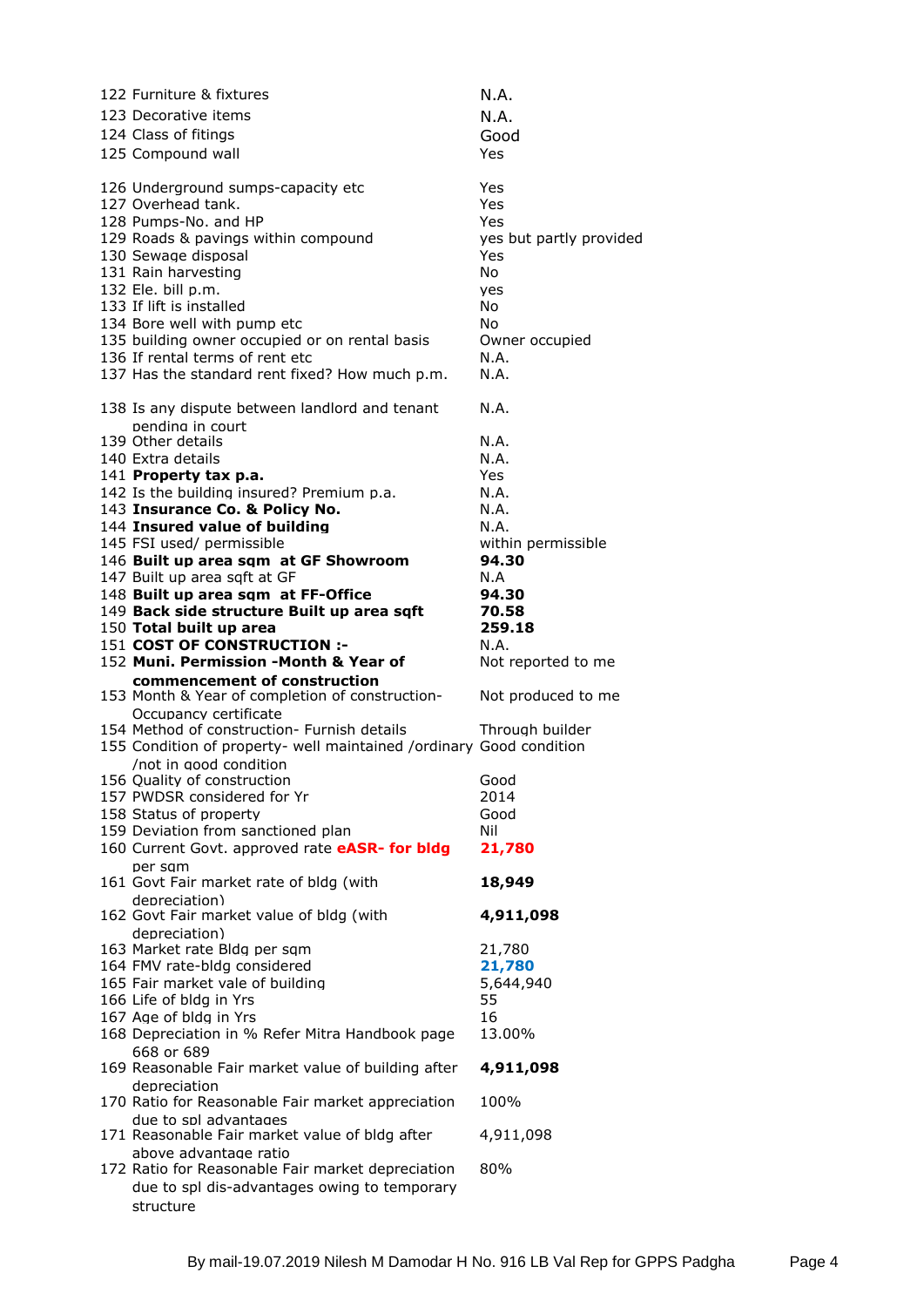Reasonable Fair market value of bldg (after above dis-advantage ratio) **3,928,879**

**Govt value of property Rs.:- 5,348,539**

**Fair market value property Rs.:- 6,680,079**

 **Realisable value property Rs.:- 6,012,071 Distressed Sale value property Rs.:- 4,676,055**

 Special notes Docs attached- Advantages & disadvantages of property & Market rates are aptly considered.

179 Remarks **This valuation report is subject to Legal checking** of all documents/papers as per bank norms

## **PART - II VALUATION**

### **Declaration :** I hereby declare that :-

a) The information furnished in part 1 above is true and correct to the best of my

knowledge and belief which is based on the data furnished to me by the owner :yes

b) I have no any direct or indirect interest in the property valued :yes

c)I have inspected the property on the date mentioned herein before: yes

d)I have not been convicted of any offence & sentenced to a term of imprisonment: yes

 d) I have been convicted of any offence and sentenced to a term of imprisonment: No e) I have not been found guilty of any misconduct in my professional capacity: yes

e) I have been found guilty of any misconduct in my professional capacity: No

I have no relation for whom property is valued

I have no interest in ownership property valued

The said property is inspected by my qualified associate on the date of inspection & survey

The said property was not valued earlier by me for other financial institution

**Approach to Valuation:**

I have taken the measurements & calculated the quantities of important items by,

approximate quantities method. Suitabale sizes assumed for calculating these items.

Standard rate analysis based on Govt. applicable PWDSR &

 I have done survey, invetigations & computation work aptly required for this val. Rep. Standard valuation practice and approved norms are considered

Depreciation/ appreciation as per condition, age & life of building aptly considered

Advantages, disadvantages of property & aplicable distress factor aptly considered

All important aspects of valuation engineering norms have been considered

I have enquired basic data for valuation, extra leads/lifts, other charges/costs etc

I aptly considered cost of all items of construction provided in property as applicable

Bldg. development charges, land cost & other requisite data is also considered

Attached necessary google map/plan & photos for ready reference.

Based on my long experience and technical knowledge,

 I valued property on date of valuation **Conclusion- F.M.V.:** I assess that the value of property, on the date **6,680,079**

of valuation in words Rs. **Nil Crores**

**Sixty six Lakhs**

**Eighty Thousand**

**Nil Hundred**

 **Seventy nine Rs. Only Place Talegaon Dabhade** 

Date 19-Jul-19

Signature & seal of registered valuer S.M.Parchure



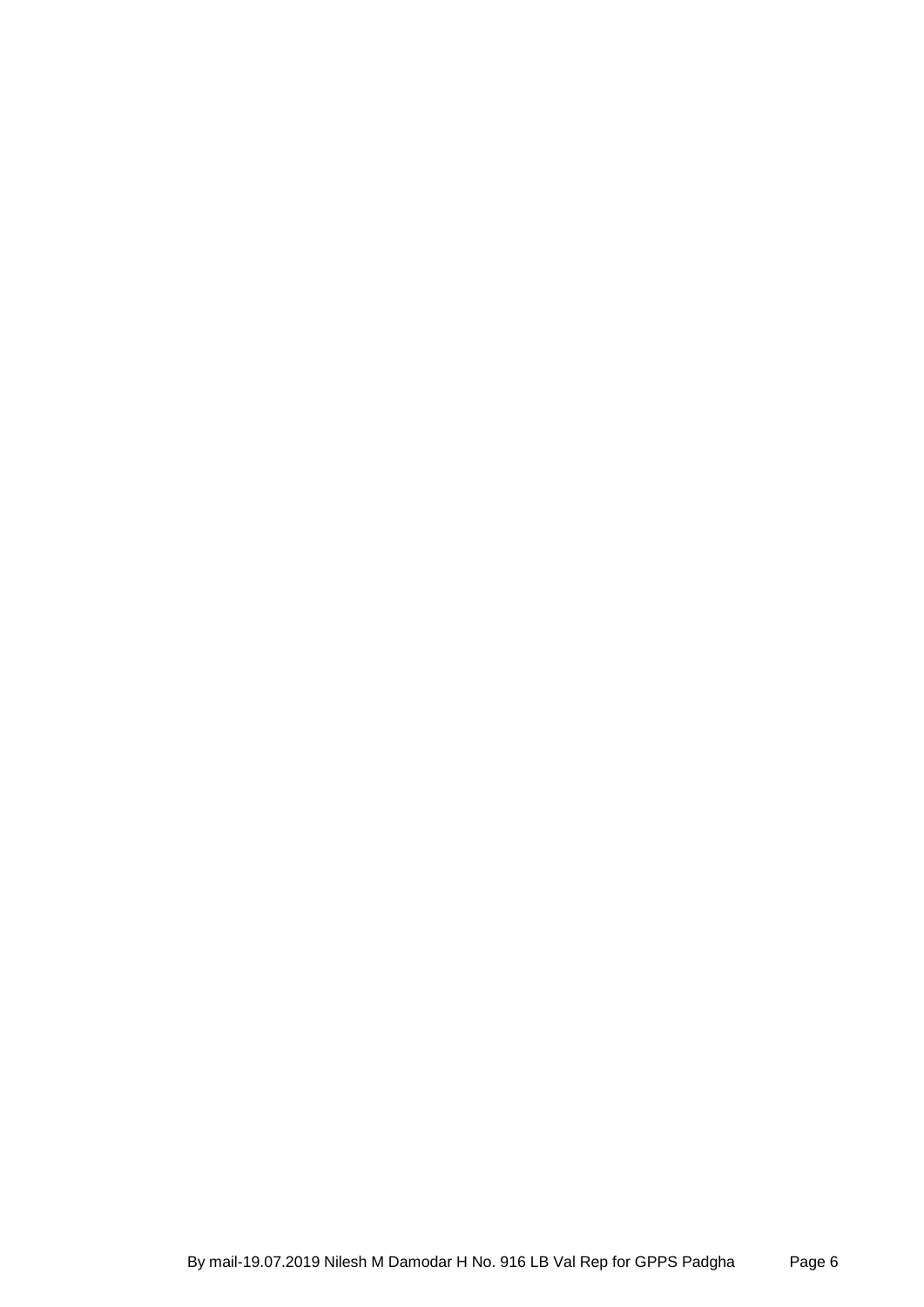Good prime location in Latur city

Even Rectangular N/S-40' but E/W 50'

Rikshaws, bus, etc are available within 300m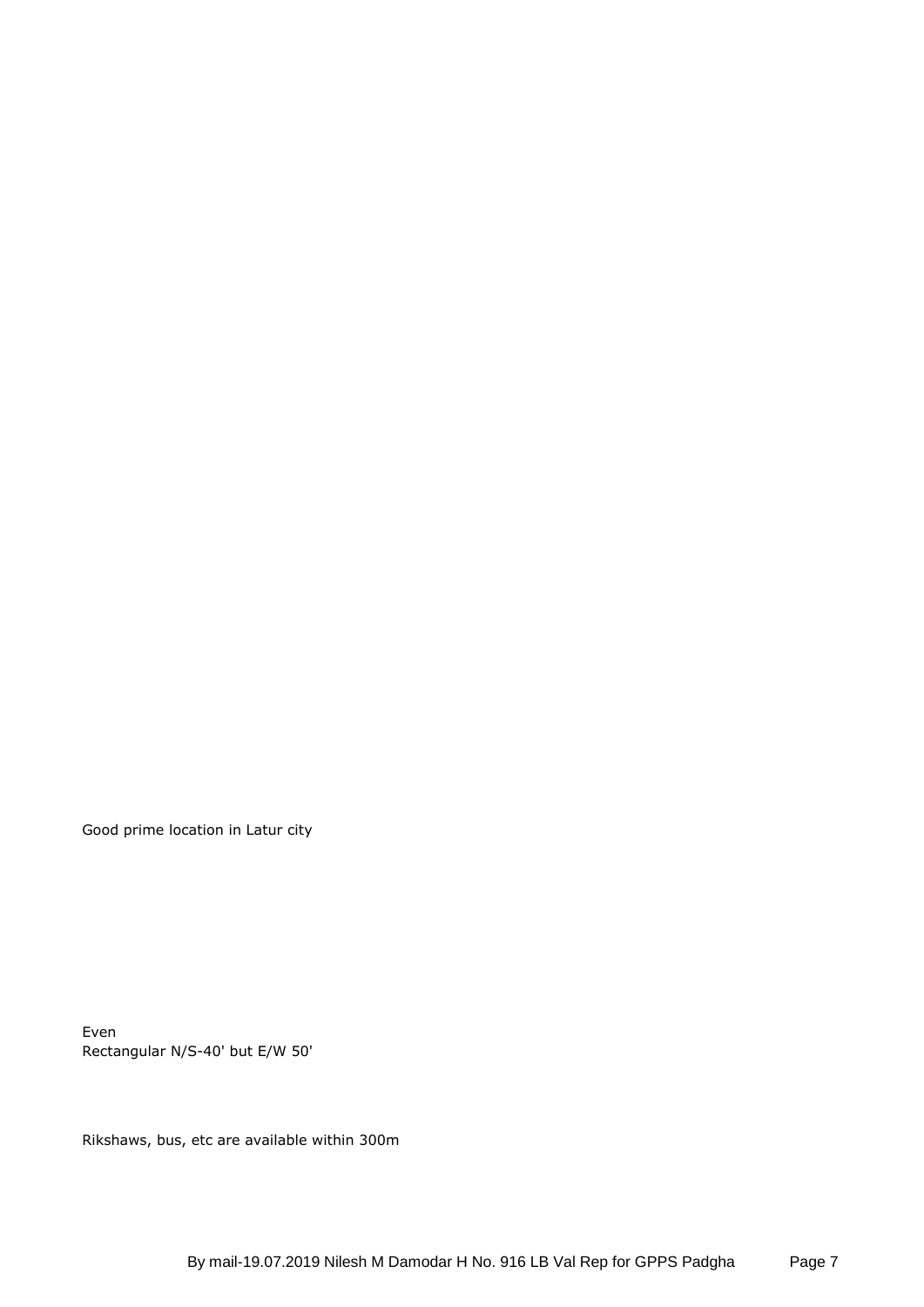free hold N.A.

No No

TP/DP of Latur city N.A. No

seen

yes

yes

yes

N.A. N.A. 3m 1hall+1bed+1k&D Framed structure / load bearing RCC column footings BBM Internal smooth plaster, external sand faced CCTW or flush doors & alu.glazed windows

Vitrified tiles RCC slab, CGI sheet Dry distemper inside, oil paint, whitewashceiling and distemper paint outside

2-bath+2 WC+2 Basin etc.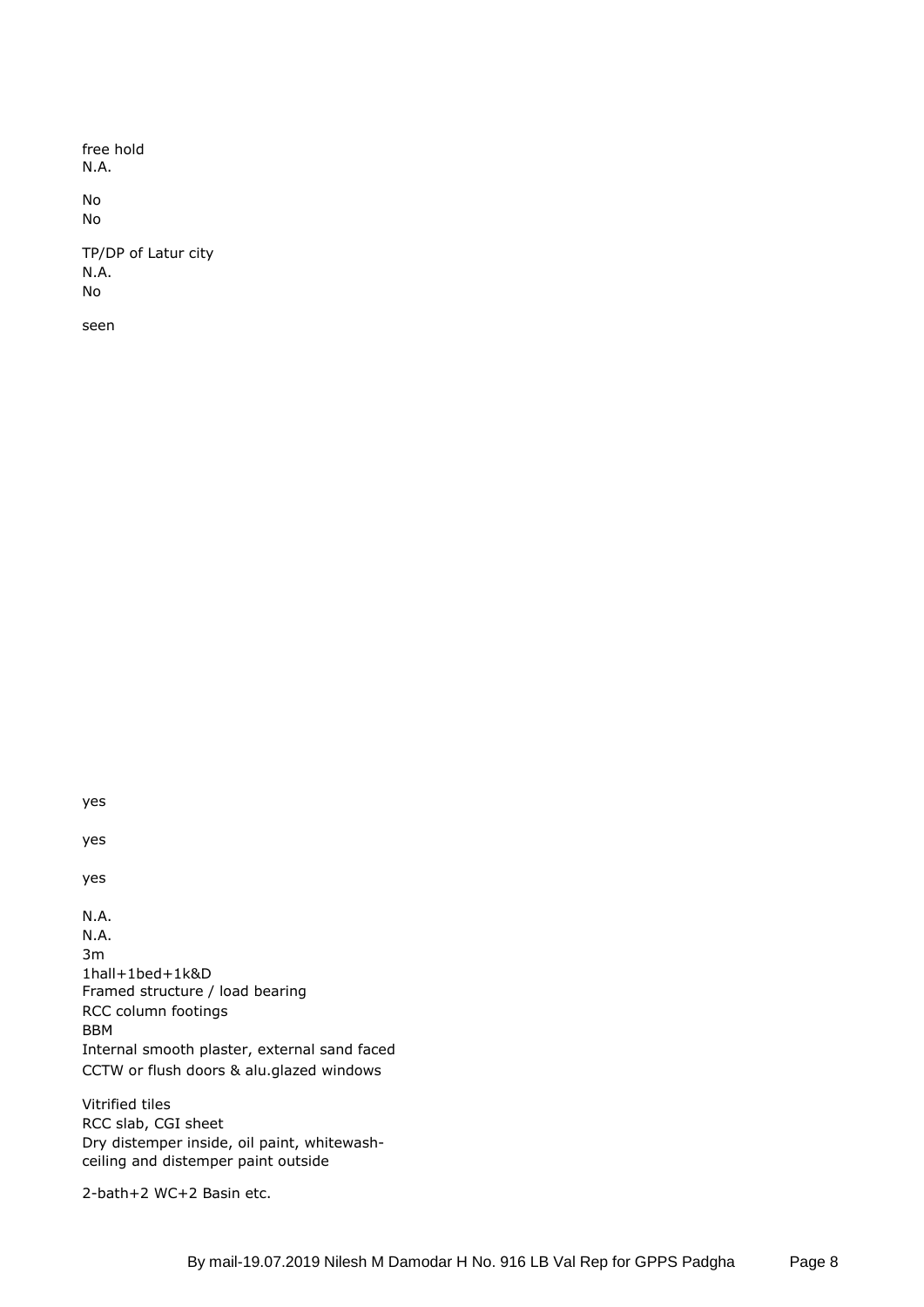Good furniture & fixtures, kitchen katta etc. yes Good Ordinary, Classic Compound wall & gate infront of entrance

30000 liters 15000 liters yes Paving in compound to septic tank or UG drain N.A. 1,770.00 N.A. yes N.A. N.A. N.A. N.A. N.A. N.A. N.A. N.A. N.A. within sanctioned limit 54.0 sqm

N.A.

N.A. LMC/TP/8/488/2016-17 dated 5.11.2016

N.A.

well maintained

Good N.A.

N.A.

N.A.

N.A.

| 3.00 |
|------|
|      |
|      |
|      |
|      |
|      |